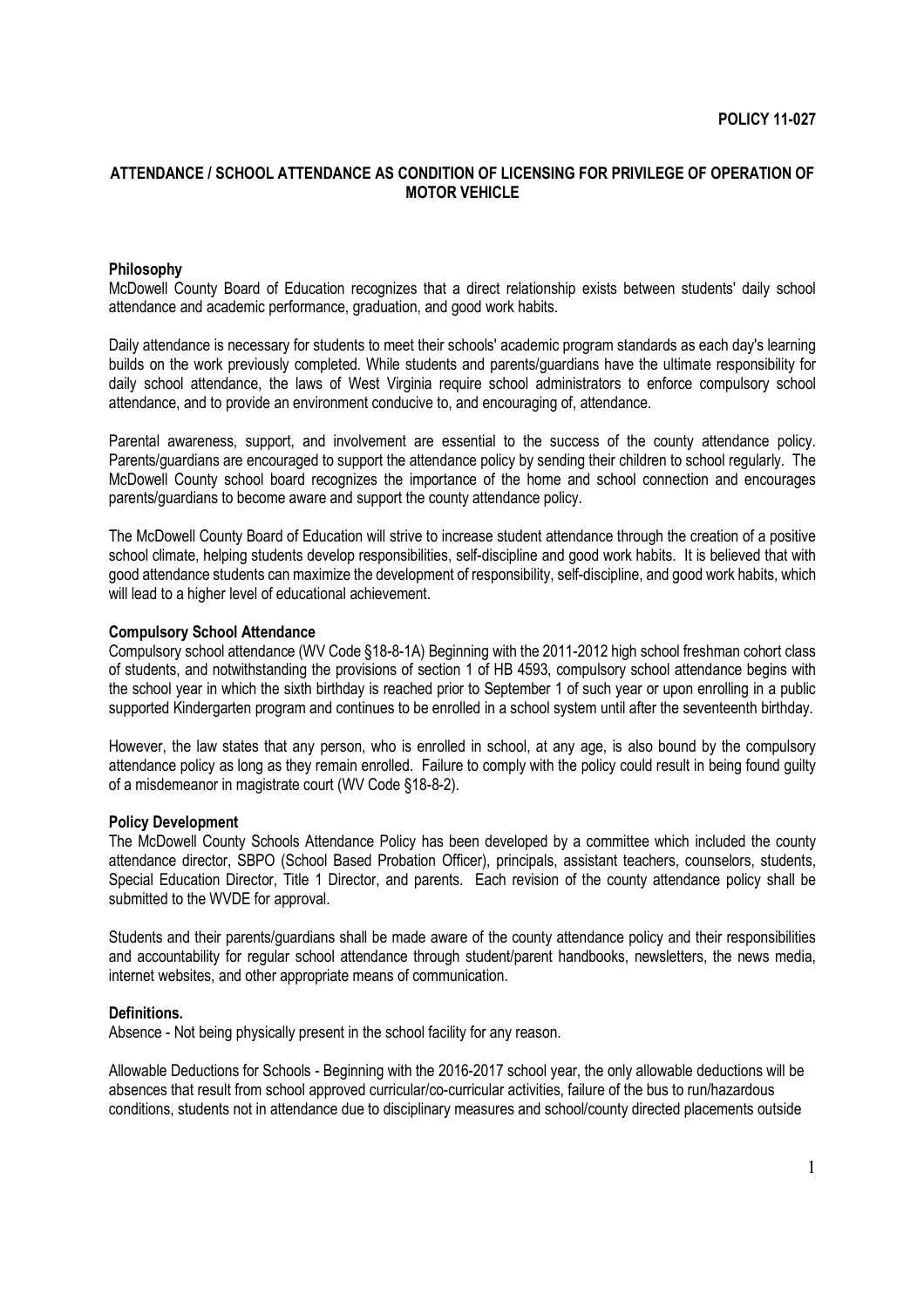the traditional classroom environment including but not limited to homebound placement and in-school suspension.

Attendance - For statistical purposes, attendance will be reported and aggregated to the nearest half day according to the definitions in §126-81-4.3. a. and §126-81-4.3. b.

- Full-day attendance means being present at least .74 of the school day.
- Half-day attendance means being present at .50 of the school day.

Attendance Rate - The number of days present divided by the number of days of membership, multiplied by one hundred, equals attendance rate for students on the attendance registers in grades K-12.

Awaiting Foster Care Placement - Any child or youth who: 1) is in the custody of the West Virginia Department of Health and Human Resources, 2) has been placed in out-of-home care, and 3) is not in a permanent placement. This includes, but is not limited to, children and youth in family foster care, kinship care, emergency shelter care, or in a residential group home.

Dropout - A dropout is a student who:

- was enrolled in school at some time during the previous school year and was not enrolled on October 1 of the current school year; or
- was not enrolled on October 1 of the previous school year although expected to be in membership (i.e., was not reported as a dropout the year before); and
- has not graduated from high school, obtained a Test Assessing Secondary Completion (hereinafter, TASC) diploma, or completed a state- or district-approved education program; and
- does not meet any of the following exclusionary conditions:
	- $\circ$  Transfer to another public school district, private school, home school, or state or district approved education program;
	- o Temporary school-recognized absence due to suspension or illness; or
	- o Death.

Dropout Date - The school day after the dropout's last day of attendance.

Enrollment - A student is officially enrolled when one of the following conditions occur:

- Student was enrolled the previous year:
- Student appears at school to enroll with or without a parent/guardian; or
- Student and/or parent/guardian appears at school to enroll with or without records.

Enrollment Count - A status count that reports the number of students on the attendance register as required by the West Virginia Department of Education (hereinafter, WVDE).

Excused Student Absences:

- Absences that result from school-approved curricular/co-curricular activities; failure of the bus to run/hazardous conditions, SAT Plan, IEP or 504 Plan meetings; and other county board approved excused absences.
- Personal illness or injury of the student or in the family.
- Medical or dental appointment with written excuse from physician or dentist.
- Documented chronic medical conditions that may require multiple or regular absences. These conditions must be documented annually with a valid physician's note that explains the condition and anticipated impact on attendance. The necessity for the absences must be approved and reviewed quarterly by the SAT, IEP, or 504 team (See §126-81-5.3. c.4.).
- Participation in homebound or hospital instruction due to an illness or injury or other extraordinary circumstances that warrants home or hospital confinement.
- Documented disabilities consisting of any mental or physical impairments that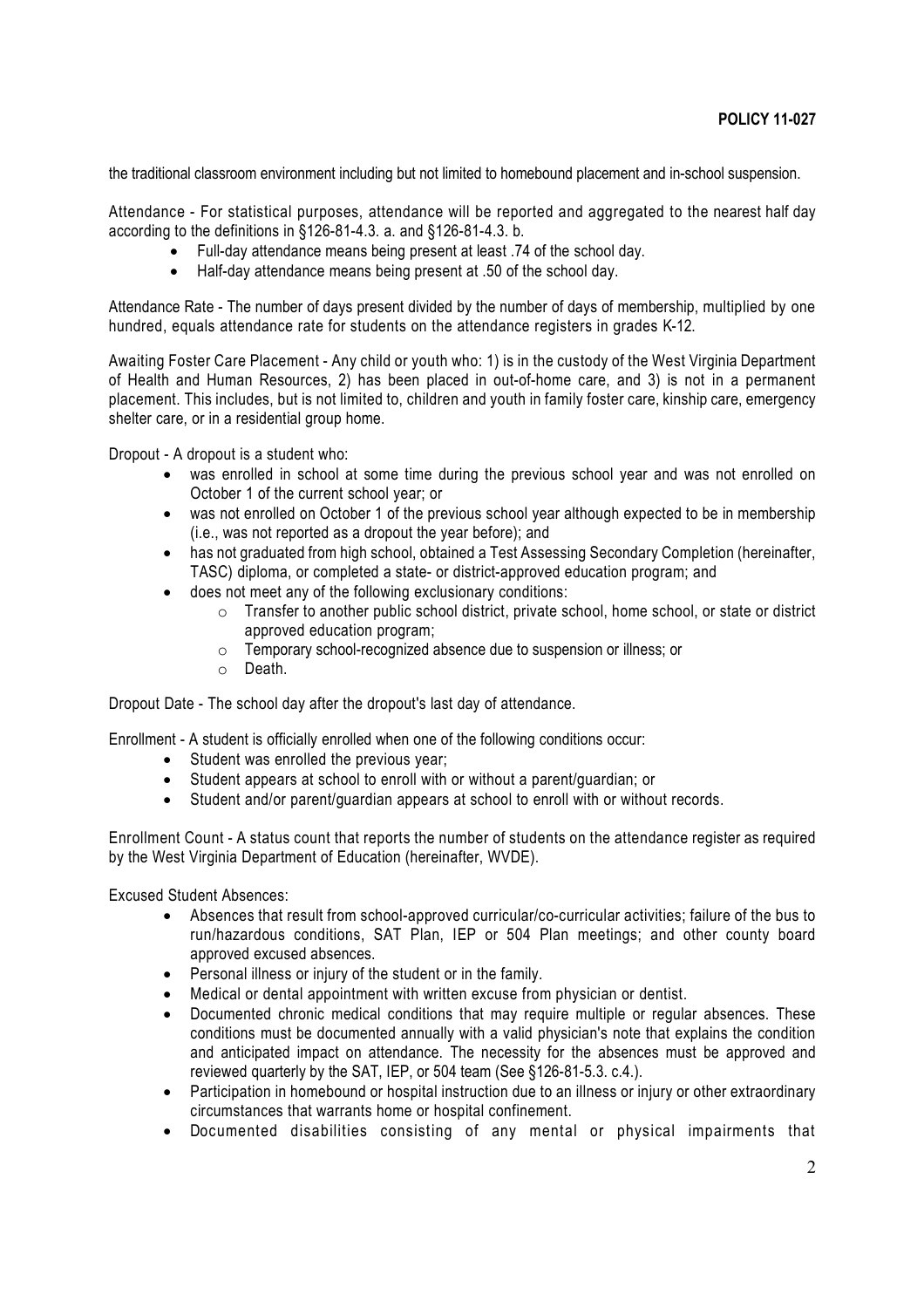substantially limit one or more major life activities and are documented each semester with a valid physician's note that explains the disability and the anticipated impact on attendance. The necessity for the absences must be approved and reviewed quarterly by the SAT, IEP, or 504 team (See §126-81-5.3. c.4.).

- Calamity, such as fire or flood.
- Death in the family.
- Judicial obligation or court appearance involving the student.
- Military requirements for students enlisted or enlisting in the military.
- Personal or academic circumstances approved by the principal, and
- Such other situations as may be further determined by the county board: *Provided,* that absences of students with disabilities shall be in accordance with the Individuals with Disabilities Education Improvement Act of 2004 and the federal and state regulations adopted in compliance therewith.

Students must bring in an excuse to the school anytime they are absent or the absence will be recorded as unexcused. Parents may write five (5) parent notes per semester and a total ten (10) for the school year. Upon returning to school after an absence, students will have no more than forty-eight hours (2 school days) after the date of return to school to present an excuse for the absence.

Unexcused absence:

Any absence not specifically included in the definition of "excused absence".

Homeless Children and Youths - As defined in the McKinney-Vento Act means individuals who lack a fixed, regular, and adequate nighttime residence and includes:

- Children and youths who are sharing the housing of other persons due to loss of housing, economic hardship, or a similar reason; are living in motels, hotels, trailer parks, or camping grounds due to the lack of alternative adequate accommodations; are living in emergency or transitional shelters; are abandoned in hospitals; or are awaiting foster care placement;(Will be removed from McKinney-Vento on December 10, 2016).
- Children and youths who have a primary nighttime residence that is a public or private place not designed for or ordinarily used as a regular sleeping accommodation for human beings;
- Children and youths who are living in cars, parks, public spaces, abandoned buildings, substandard housing, bus or train stations, or similar settings; and
- Migratory children who qualify as homeless because the children or youth are living in circumstances as described in the above descriptions.

Membership Days - days present plus the days absent.

School of Origin - As defined in the McKinney-Vento Act is the school that the child or youth attended when permanently housed or the school in which the child or youth was last enrolled.

Transfer - A process by which a student ends enrollment or attendance in one location and begins enrollment or attendance in a second location (e.g., within a county, between counties, or out-of-state). This can be evidenced through a transcript request or other documentation that the student is continuing elementary or secondary education.

# **Responsibilities**

#### **Board of Education**

McDowell County Board of Education has the responsibility to encourage daily attendance and mandate that county schools adequately address student absences including tardiness. McDowell County Board of Education shall use the definitions for allowable deductions set by the WVBE for purposes for state attendance and statistics. Schools should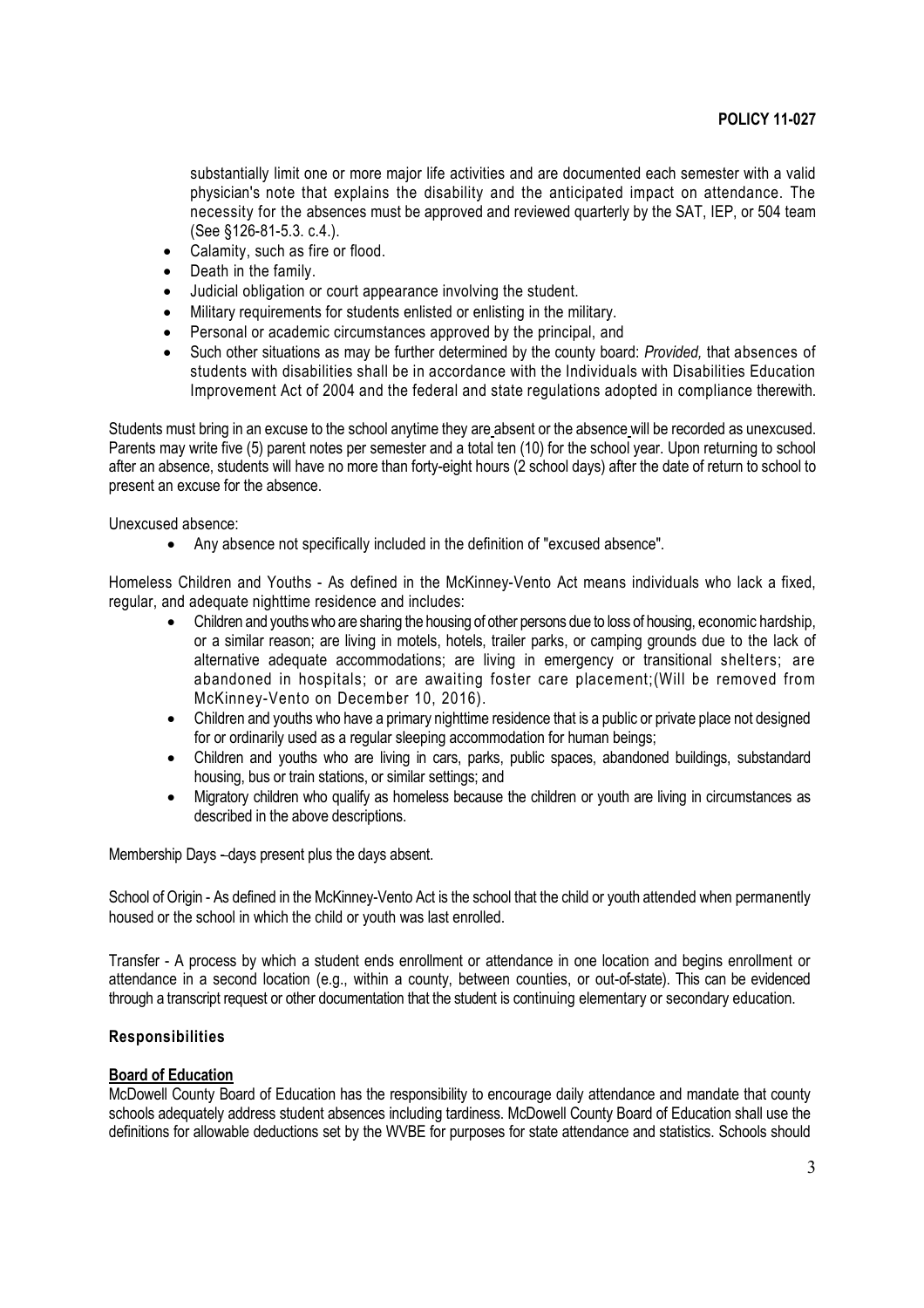not be accountable for absences resulting from allowable deductions. These absences shall not be calculated in the school's/county's attendance rate.

McDowell County Board of Education shall employ a certified county director of school attendance as required by W. Va. Code §18-8-3 and support and require the county attendance director to implement and execute the duties as defined in W. Va. Code §18-8-4.

#### **Attendance Director**

The county attendance director and his/her assistants shall diligently promote regular school attendance. They shall ascertain reasons for unexcused absences from school of students of compulsory school age and students who remain enrolled beyond the compulsory school age and take such steps as are, in their discretion, best calculated to encourage the attendance of students and to impart upon the parents and guardians the importance of attendance and the seriousness of failing to attend school regularly.

In the case of three (3) total unexcused absences of a student during a school year, the attendance director or assistant may serve written notice to the parent, guardian, or custodian of the student that the attendance of the student at school is required and that if the student has five (5) unexcused absences, a conference with the principal or other designated representative will be required.

In the case five (5) total unexcused absences, the attendance director or assistant shall serve written notice to the parent, guardian or custodian of the student that within five (5) days of receipt of the notice the parent, guardian or custodian, accompanied by the student, shall report in person to the school the student attends for a conference with the principal or other designated representative of the school in order to discuss and correct the circumstances causing the unexcused absences of the student, including the adjustment of unexcused absences based upon such meeting.

In the case of ten (10) total unexcused absences of a student during a school year, the attendance director or assistant may make complaint against the parent, guardian, or custodian before a magistrate of the county. If it appears from the complaint that there is a probable cause to believe that an offense has been committed and that the accused has committed it, a summons or a warrant for the arrest of the accused shall issue to any officer authorized by law to serve the summons or to arrest persons charged with offenses against the state. More than one parent, guardian or custodian may be charged in a complaint. Initial service of the summons or warrant issued pursuant to the provisions of W. Va. Code §18-8-4 shall be attempted within ten (10) calendar days of the receipt of the summons or warrant and subsequent attempts at service shall continue until the summons or warrant is executed or until the end of the school term during which the complaint is made, whichever is later.

When calculating unexcused absences for the purpose of making complaints against a parent, quardian, or custodian before a magistrate, unexcused absences resulting from suspensions or expulsions from school shall not be considered.

The magistrate court clerk, or the clerk of the circuit court performing the duties of the magistrate court as authorized in W. Va. Code §50-1-8, shall assign the case to a magistrate within ten (10) days of execution of the summons or warrant. The hearing shall be held within twenty (20) days of the assignment to the magistrate, subject to lawful continuance. The magistrate shall provide to the accused at least ten (10) days advance notice of the date, time, and place of the hearing.

When any doubt exists as to the age of a student absent from school, the attendance director has authority to require a properly attested birth certificate or an affidavit from the parent, guardian, or custodian of the student, stating age of the student. In the performance of his or her duties, the county attendance director has authority to take without warrant any student absent from school in violation of the provisions of this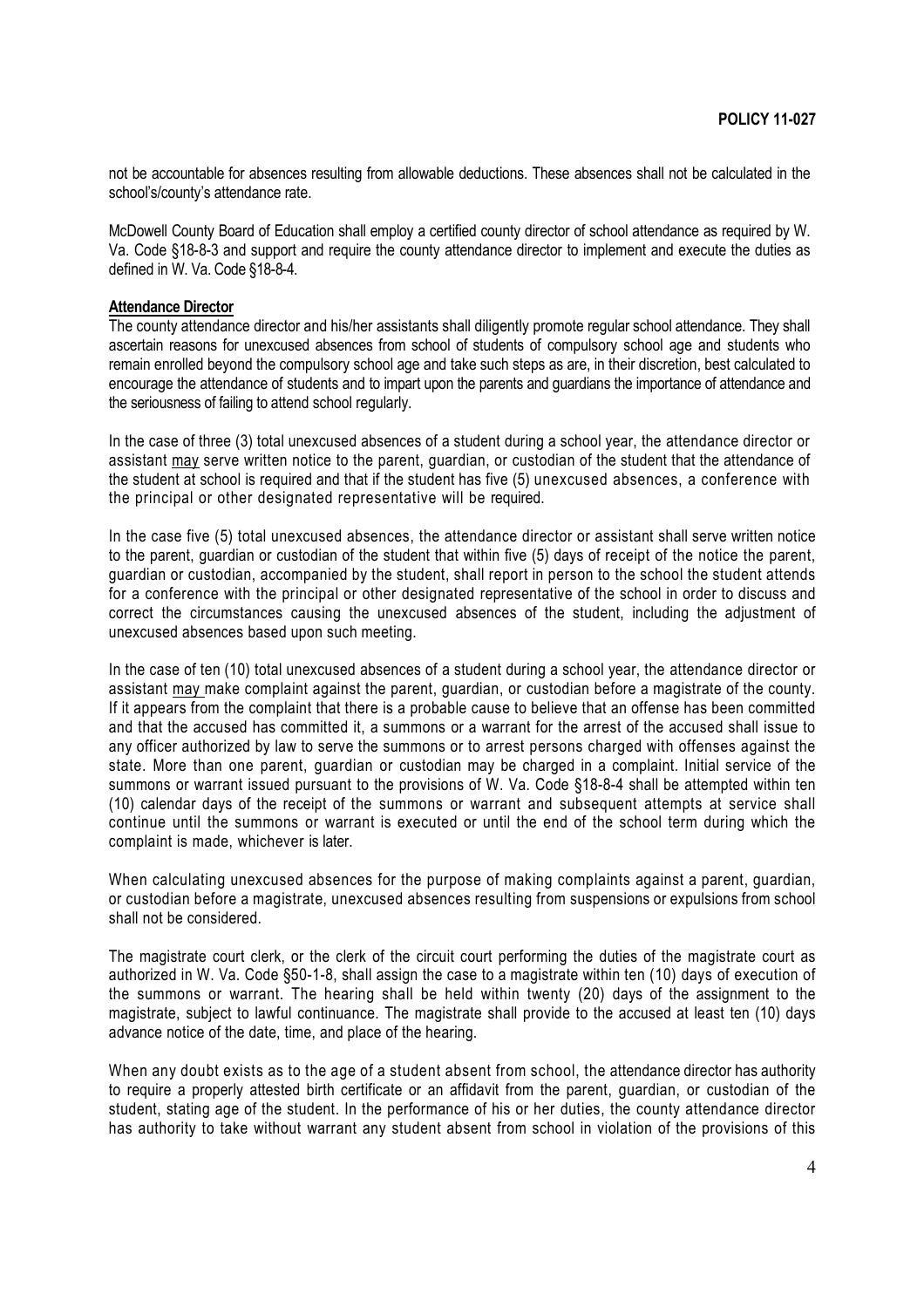article and to place the student in the school in which he or she is or should be enrolled.

All attendance directors hired for more than two-hundred days (200) may be assigned other duties determined by the superintendent during the period in excess of two-hundred (200) days. The county attendance director is responsible under direction of the county superintendent for efficiently administering school attendance in the county.

In addition to those duties directly relating to the administration of attendance, the county attendance director and assistant director also shall perform the following duties: 1) Assist in directing the taking of the school census to see that it is taken at the time and in the manner provided by law; 2) Confer with principals and teachers on the comparison of school census and enrollment for the detection of possible non-enrollees; 3) Cooperate with existing state and federal agencies charged with enforcing child labor laws; 4) Promote attendance in the county by compiling data for schools and by furnishing suggestions and recommendations for publication through school bulletins and the press, or in such manner as the county superintendent may direct; 5) Participate in school teachers' conferences with parents and students; 6) Assist in such other ways as the county superintendent may direct for improving school attendance; and 7) Make home visits of students who have excessive unexcused absences, as provided above, or if requested by the chief administrator, principal, or assistant principal.

The attendance director shall serve as the liaison for homeless children and youth as defined in W. Va. Code §18-8-4.

The attendance director shall file with the county superintendent and county board of education, at the close of each month, a report showing activities of the school attendance office and the status of attendance in the county at the time due to provisions in W. Va. Code §18-8-4. The Attendance Director will report all school dropouts to the WVDE through WVEIS/WOW.

Jurisdiction to enforce compulsory school attendance law lies in the county in which a student resides and in the county where the school at which the student is enrolled is located. When the county of residence and enrollment are different, an action to enforce compulsory school attendance may be brought in either county and the magistrates and circuit courts of either county have noncurrent jurisdiction for the trial of offenses arising under W. Va. Code §18-8-4.

#### **School Principal**

The principal shall implement and execute the duties as defined in W. Va. Code §18-8-5. The principal or designee shall be responsible for collecting all classroom attendance data and maintaining these records on WVEIS. This shall be the official student attendance record. All absence, tardy and early departures shall be recorded in this system for all students assigned to the school.

The principal shall compare school numbers with school enrollment monthly and monitor student attendance throughout the year. In the case of five (5) total unexcused absences, the principal or a designee shall conduct a conference with a parent or guardian in order to discuss and correct the circumstances causing the unexcused absences of the student, including the adjustment of unexcused absences based upon such meeting.

It shall be the duty of the principal, administrative head, or other chief administrator of each school, whether public or private, to make prompt reports to the county attendance director, or proper assistant, of all cases of unexcused absences arising within the school which require the services of an attendance worker.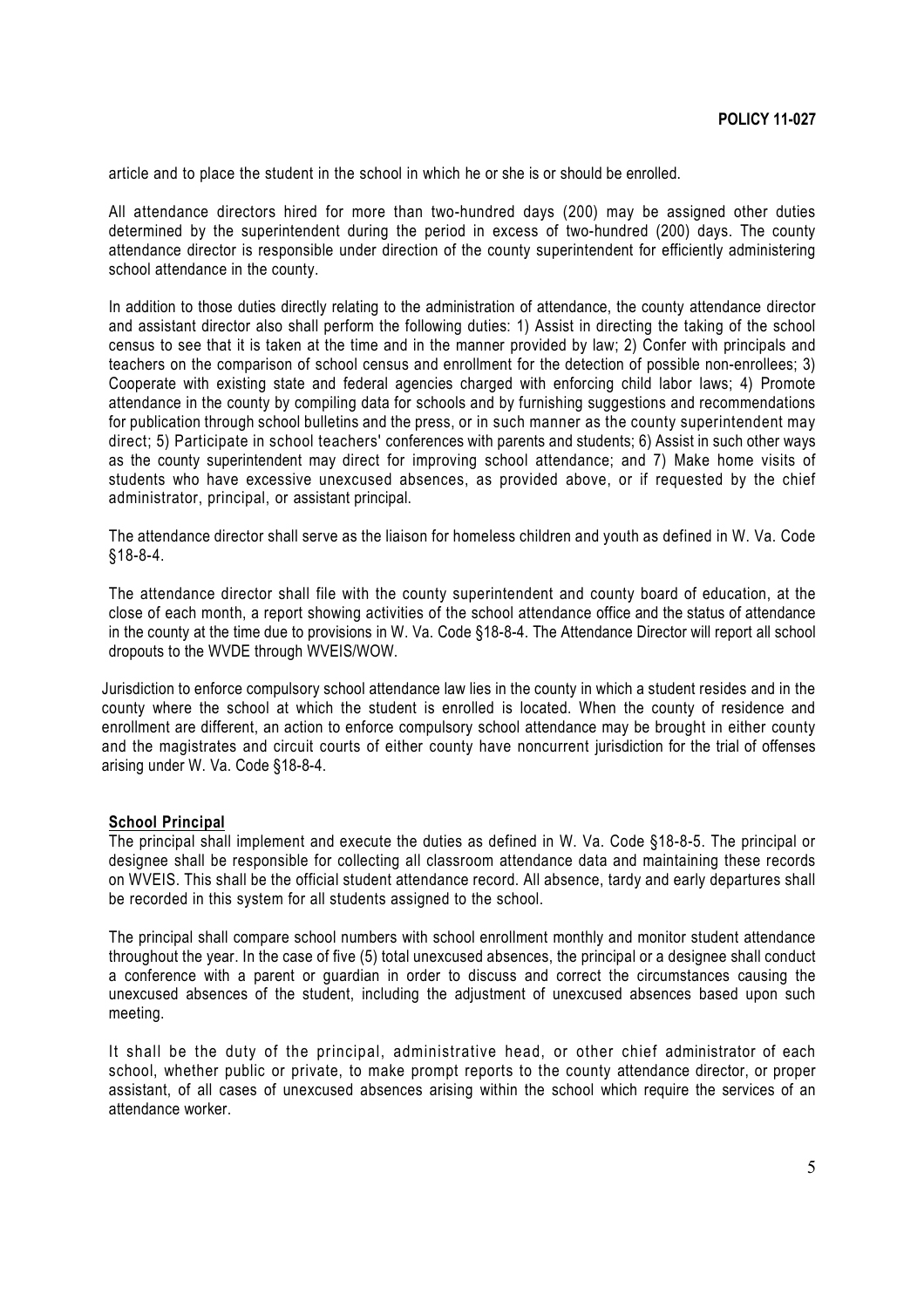A student whose educational services are guided by an existing SAT plan, IEP, or 504 plan may warrant special consideration when a pattern of multiple, single, or chronic absences exist. The child's current status should be reviewed by the SAT, IEP, or 504 team as deemed appropriate and in accordance with state and federal laws.

### **Parent or Guardian**

McDowell County Schools believes that parents and families are essential partners in promoting good attendance because they have the bottom-line responsibility for making sure their children get to school every day. Just as parents should focus on how their children are performing academically, they have a responsibility to set expectations for good attendance.

In supporting parents, MCS will focus on the importance of attendance, starting in the early grades and continuing through high school.

Each parent, guardian, or custodian shall be responsible for fully cooperating in and completing the enrollment process by providing: immunization documentation (W. Va. Code §16-3-4), copy of a certified birth certificate or affidavit (W. Va. Code §18-2-5c), signed suspension and expulsion document (W. Va. Code §18- 5-15), and any other documents required by federal, state, and/or local policies or code.

# **Preventive and Educational Processes and Procedures**:

McDowell County Schools recognizes that a variety of approaches may be successful in maintaining acceptable attendance levels and that individual schools should be free to develop innovative methods within the requirements of this policy.

At the beginning of each school year and throughout, each principal will communicate to the parents the importance of the students arriving to school on time and remaining for the full school day. Parents/guardians shall be advised of their responsibility to report the absence of their children and their accountability for the regular school attendance of their children. Each day a student is absent, the parent shall contact the school to advise that the student will not be in attendance. A written note with parent signature or any allowable excuse documentation should be sent to the school when the student returns with the reason for absence. School Messenger (automated call system) will notify parents/guardian when a student is listed as absent in Homeroom or First Period.

Each school shall develop and maintain a written attendance incentive plan. By July 1 of each school year, the school's attendance incentive plan will be reviewed as a part of the strategic planning process. This plan should be filed with and monitored by principal and or the county attendance director. School attendance incentive plans will incorporate the following areas of responsibility:

- Faithful attendance, positive student recognition with media, award assemblies, and positive behavior supports
- Alternative plans and/or programs to encourage school attendance. These alternatives may include, but are not limited to in-school suspension or afterschool detention. Out of school suspension solely for failure to attend class will not be utilized.
- Procedures for providing counseling for issues related to attendance. The principal may refer students to the guidance counselor before making a referral to the Student Assistance Team(SAT), which will provide a student with an opportunity to receive counseling before any further referrals are made. Parents shall be notified, and invited to attend, Student Assistance Team (SAT) meetings wherein a recommendation concerning attendance is to be considered with respect to their child. If the SAT is unsuccessful in addressing the problems of students who have excessive absences or tardies, the SAT may refer these students to the principal or county attendance director.
- Procedures for interagency involvement. The principal or assistant principal will request the assistance of appropriate agencies to address needs of students not addressed by school resources. It should be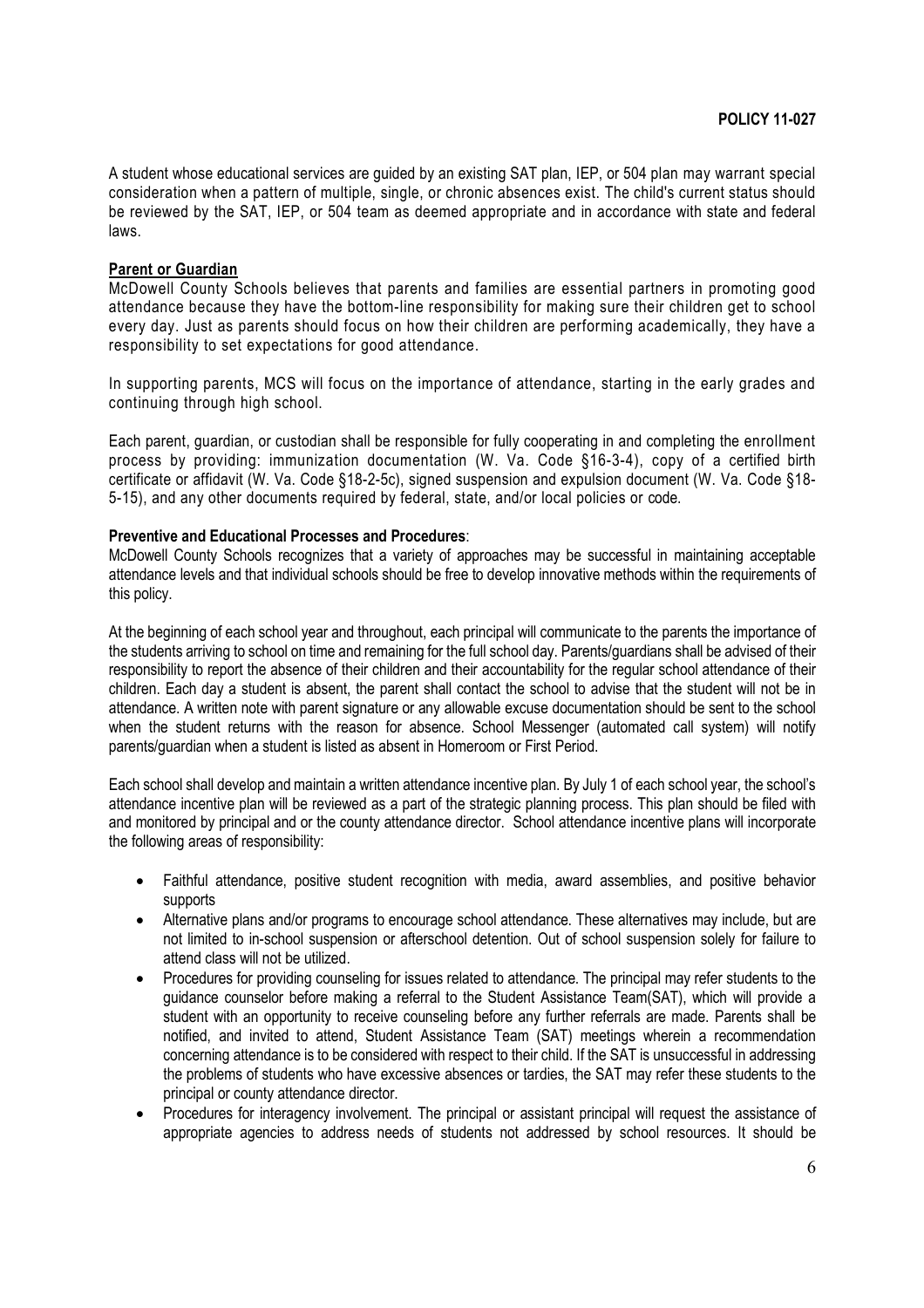documented that resources of the school have been utilized without evidence of desired outcomes. Interagency Resources shall be used for alternative plans and programs that are positive in nature and encourage improved school attendance. The County Attendance Director shall maintain contact and utilize these outside resources. Parents and students shall be made aware of counseling, mentoring, behavioral, mental health, substance abuse, domestic violence, health, and other services available.

- Procedures for notifying parents/guardians of unexcused absences and procedures for securing parent involvement for improvement.
- Tardy/Early departure procedures. Schools will not convert tardies to days absent. Each school shall schedule classes with ample time allowed between classes to enable students to move from the furthest point of the building without being tardy for class. Students who are consistently tardy for class will be referred to the office of the principal who will follow the student handbook regarding how to handle consequences for tardies.
- Students and parents will be notified of the county Attendance Policy and their responsibilities and accountability for regular school attendance through McDowell County Schools "School Calendar and Student/Parent Handbook at the beginning of the school year. Policy is also on the county website, and brochures will be handed out for the schools to keep on hand. New arrivals during the school year shall also be provided with a copy of the same information.
- Make up work missed due to absences. Absences of Two Days or Less: For students in grades  $K 8$ , it is the teacher's responsibility to provide makeup work within two school days of the return of the student to school. For students in grades  $9 - 12$  it is the responsibility of the student to request makeup work within two school days of return to school. In cases of extended absences or absences due to extenuating circumstances, the principal has the authority to grant an extension of time for submission of assignments. Students absent due to curricular, co-curricular, and leaves of educational value may be required to obtain assignments prior to the activity and submit them upon the student's return.

### **Attendance Appeal Procedure**

A student or parent may make an appeal of an attendance decision to the school principal. A final appeal may be made to the attendance director, and a committee which shall include the principal, County Attendance Director, school counselor, or other school personnel as needed to address the appeals.

#### **Maintenance of Records**

Accurate attendance records and related documentation shall be maintained for every student enrolled in public school. Students who are physically absent from school must be documented as absent. This document may become a legal document.

### **School attendance as condition of licensing for privilege of operation of motor vehicle.**

Any student at least fifteen, but less than eighteen years of age, who is satisfactory standing with regard to attendance, school behavior, academic progress and enrolled in a West Virginia public school, or who is a West Virginia resident enrolled in an out-of-state school, or who is properly enrolled in an Exemption A, B, or K non-public school may request from the attendance director or chief administrator of the appropriate school system documentation of enrollment/attendance status. This documentation must be provided on a form approved by the WVDE for presentation to the West Virginia Division of Motor Vehicles (hereinafter, WVDMV) when making application for, or reinstatement of, an instruction permit or license to operate a motor vehicle.

In order to obtain a Driver Eligibility Certificate a student's absences cannot exceed ten (10) consecutive unexcused or fifteen (15) unexcused absences in a year pursuant to West Virginia Code § 18-8-11. Also, a student must earn five credits annually (three of the five credits must be from the core requirements identified in West Virginia Board of Education Policy 2510). In order to obtain a Driver Eligibility Certificate a student may not be suspended or expelled for any of the following behaviors when committed on the premises of an educational facility, at a school-sponsored function, or on a school bus: a) assault and/or battery on school employees regardless of the time or place of the action; b) possessing deadly weapons; c) sale of a narcotic drug; d) committing an act or engaging in conduct that would constitute a felony under either federal law or the West Virginia Code if committed by an adult; or; e) unlawfully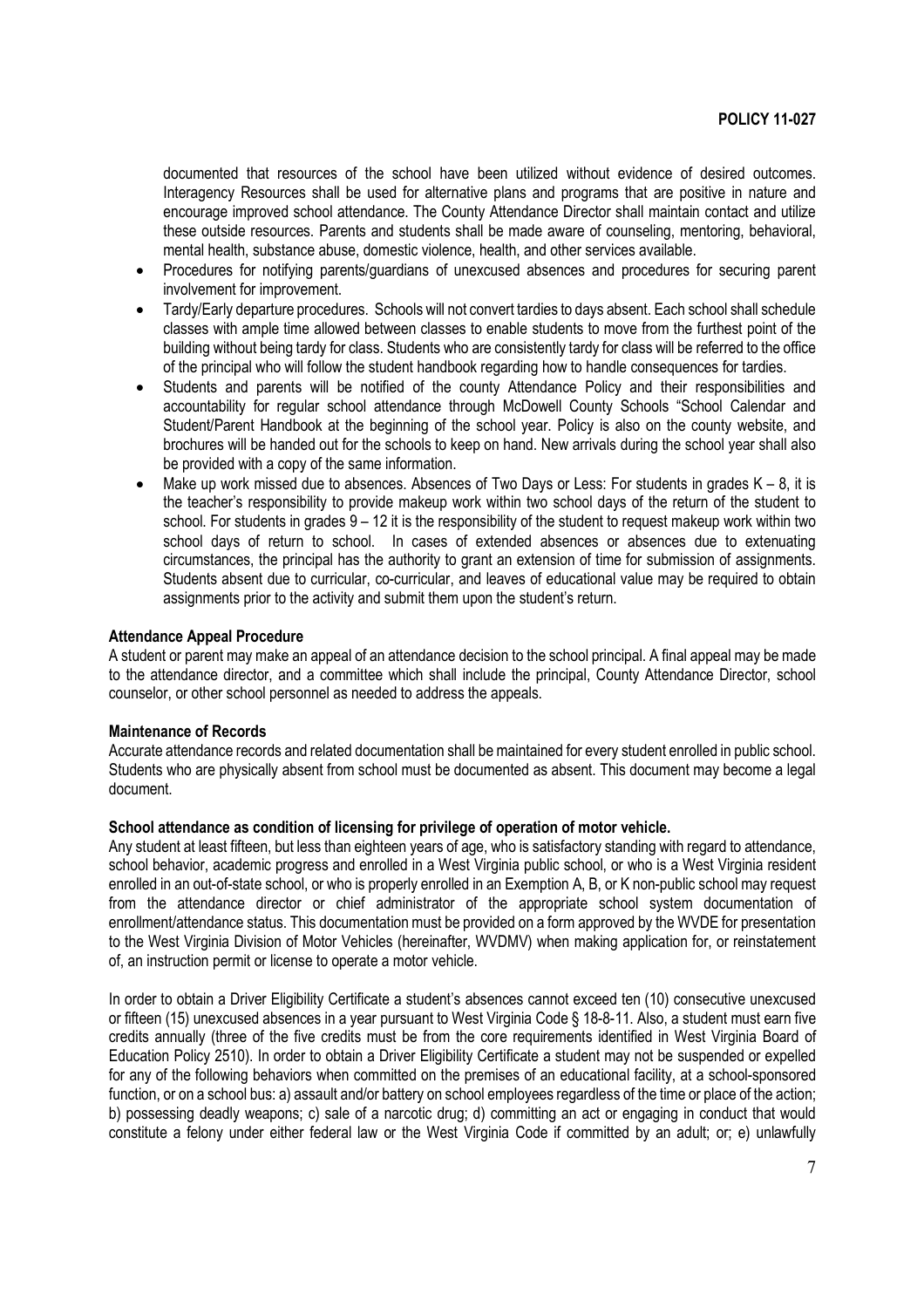possessing a control substance governed by the uniform controlled substances act as described in W.Va. Code 60A-1.1 *et seq*. The foregoing are reasons to deny a driver eligibility certificate or to revoke a driver's license. Expulsion or suspension shall not be considered a circumstance beyond the control of the student. Relating to attendance, a semester of satisfactory school attendance, not to exceed five (5) consecutive or ten (10) total unexcused absences, shall be required for reinstatement of a revoked license.

In accordance with the provisions of W. Va. Code §17B-2-3 and §17B-2-5, the WVDVM shall deny a license or instruction permit for the operation of a motor vehicle to any person under the age of eighteen who does not at the time of application present a diploma or other certificate of graduation issued to the person from a secondary high school of this state or any other state, or documentation that the person: (1) is enrolled and making satisfactory progress in a course leading to a GED/TASC from a state approved institution or organization, or has obtained such certificate; (2) is enrolled in a secondary school of this state; (3) is a West Virginia resident enrolled in an out-of-state school; (4) is excused from such requirement due to circumstances beyond his or her control; (5) is enrolled in an institution of higher education as a full-time student in this state or any other state or (6) has provided documentation that they are attending a private or home school.

Academic progress will be reviewed at the end of each school year and school behavior shall be reviewed after all disciplinary suspension or expulsions have been served. All forms require the signature of the principal and the County Attendance Director. Students who are on homebound for medical reasons should submit a physician's statement indicating that the student's condition does not impair the student's driving ability. For the purposes of this section and pursuant to W.Va. Code §18-8-11, withdrawal is defined as more than ten consecutive, or fifteen days total, unexcused absences during a school year. Suspension or expulsion from school or imprisonment in a jail or a West Virginia correctional facility is not a circumstance beyond the control of the person. If suspended, the West Virginia Division of Motor Vehicles may not reinstate a license before the end of the semester following that in which the withdrawal occurred. Excuses for absences must be turned in to the school secretary within two days of student's return. Any excuse(s) turned in after the allotted time will not be accepted for driver's eligibility approval unless approved by the principal or attendance director.

No later than five days after following appropriate due process from the date of withdrawal, the attendance director or chief administrator of the school system shall notify the WVDMV of the withdrawal from school of any student fifteen years of age, but less than eighteen years of age, except as provided in W. Va. Code §18-8-11(d).

For the purposes of this section and pursuant to W. Va. Code §18-8-11, withdrawal is defined as more than five consecutive, or fifteen days total, unexcused absences during a school year. Suspension or expulsion from school or imprisonment in a jail or a West Virginia correctional facility is not a circumstance beyond the control of the person. If suspended, the WVDMV may not reinstate a license before the end of the semester following that in which the withdrawal occurred.

If a student's withdrawal from school is beyond the control of the student and such student is applying for a license, the attendance director or chief administrator of the school system shall provide the student with documentation to present to the WVDMV to excuse the student from the provisions of W. Va. Code §18-8-11(d). The school district superintendent (or the appropriate school official of any private secondary school), with the assistance of the county attendance director, or any other staff or school personnel, shall be the sole judge of whether such withdrawal is due to circumstances beyond the control of such person.